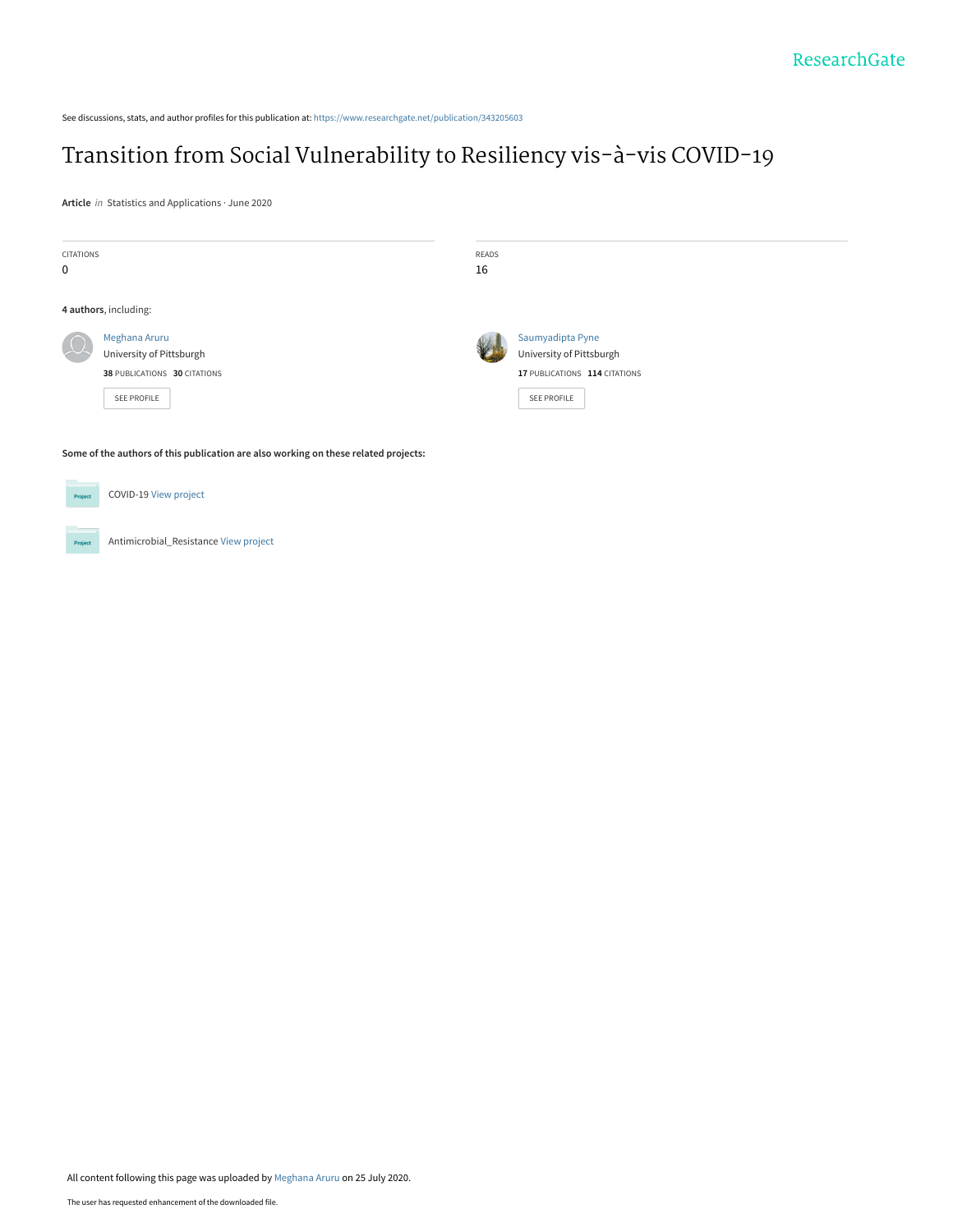Statistics and Applications {ISSN 2452-7395 (online)} Volume 18, No. 1, 2020 (New Series), pp 197-208

# **Transition from Social Vulnerability to Resiliency vis-à-vis COVID-19**

**S. Pyne1,2,3\*, S. Ray4 \*, R. Gurewitsch1 and M. Aruru3,5**

*Public Health Dynamics Laboratory, Graduate School of Public Health, University of Pittsburgh, USA Department of Biostatistics, Graduate School of Public Health, University of Pittsburgh, USA. Health Analytics Network, PA, USA. Centrum Wiskunde & Informatica, 1098 XG Amsterdam, The Netherlands. Program Evaluation and Research Unit, University of Pittsburgh School of Pharmacy, USA.*

Received: 29 May 2020; Revised: 10 June 2020; Accepted: 11 June 2020  $\mathcal{L}_\mathcal{L} = \{ \mathcal{L}_\mathcal{L} = \{ \mathcal{L}_\mathcal{L} = \{ \mathcal{L}_\mathcal{L} = \{ \mathcal{L}_\mathcal{L} = \{ \mathcal{L}_\mathcal{L} = \{ \mathcal{L}_\mathcal{L} = \{ \mathcal{L}_\mathcal{L} = \{ \mathcal{L}_\mathcal{L} = \{ \mathcal{L}_\mathcal{L} = \{ \mathcal{L}_\mathcal{L} = \{ \mathcal{L}_\mathcal{L} = \{ \mathcal{L}_\mathcal{L} = \{ \mathcal{L}_\mathcal{L} = \{ \mathcal{L}_\mathcal{$ 

## **Abstract**

The COVID-19 pandemic has revealed systemic deficiencies in preparing and planning for disasters, with profound health, economic, social, political, and humanitarian consequences. When preparing for pandemics, social vulnerability needs to be assessed using vulnerability indices to identify which populations are at greater risk. In this context, we examined the possible association of social vulnerabilities in U.S. cities with COVID-19 case fatality ratios. Post-pandemic return to normalcy is fraught with uncertainty over the ability of different communities to recover with varying degrees of resilience. Towards this, we recommend use of a community resiliency planning framework, along with modeling and evaluation of the required measures, which may be useful for the Indian scenario.

*Key words*: Social vulnerability; Case fatality ratio; Community resilience; COVID-19; Pandemic; Socio-economic covariates.

## **1. Introduction**

The COVID-19 pandemic, which had its first reported case in Wuhan, China on 17 November 2019, has subsequently had profound global consequences on health, economic, social, political, and almost every major aspect of human life. It is unlike any other single phenomenon that has occurred in modern history since the end of World War II. The effects of the COVID-19 pandemic have spanned over a range that is so vast over space, and yet so condensed over time, that the dual blows of intensity and rapidity have exposed myriad systemic vulnerabilities in many societies around the world. Many countries with apparently robust systems have come under severe stress, and now expect to trudge a slow and painful path to recovery.

Evidently, such systemic deficiencies serve as a reminder of the complex interplay of anthropogenic factors that unfold daily in the form of a vast range of human activities that shape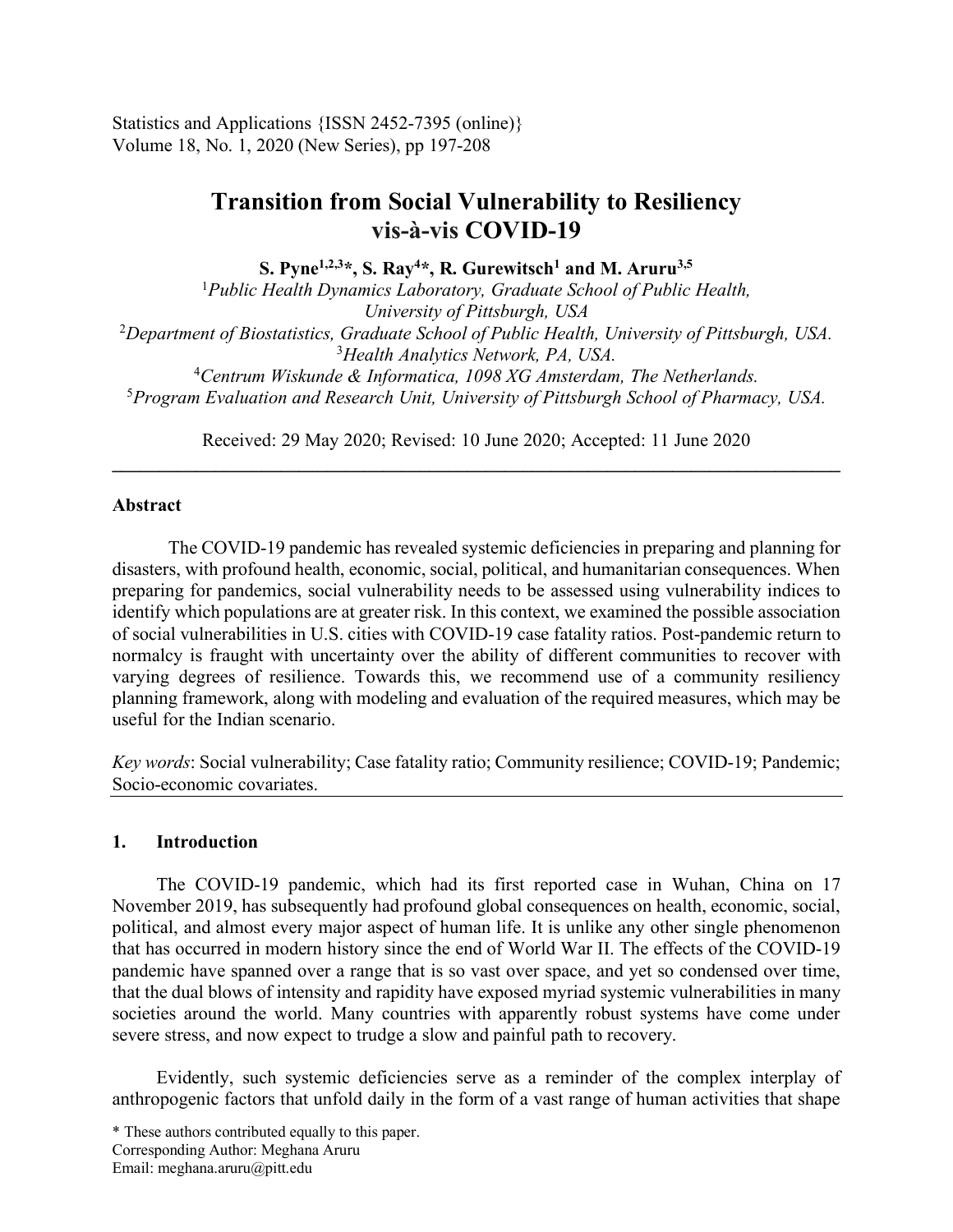the world around us. By 2050, the average urbanization rate is expected to reach 86% in developed countries, and 64% in developing countries (Liu *et al.*, 2019). At the 2002 biennial meeting of the International Society for Ecosystem Health at Washington DC, a report titled, "Unhealthy Landscapes: How Land Use Changes Affect Health" was published (Patz *et al*., 2004). We understand now how rapid and extensive land-use changes may activate cascades of risk factors involving deforestation, pollution, poverty, migration, and an alarming rise in new human-animal interfaces, which exacerbate the risk of emergence of novel communicable diseases, especially through zoonotic pathogens such as bat-borne coronaviruses (Pyne *et al.*, 2015).

A century after the 1918 "Spanish flu" pandemic, at a 2018 meeting in Geneva, the World Health Organization (WHO) warned us about the possibility of a zoonotic pandemic caused by a novel pathogen, which was enigmatically called, "Disease X" (WHO 2018 Annual review of diseases). In fact, Disease X was included in its "2018 list of diseases to be prioritized under the R&D Blueprint". Yet, as the COVID-19 crisis has clearly demonstrated, we have no choice but to identify, assess and address the systemic vulnerabilities not just at the level of select organizations, but indeed of entire societies.

#### **2. Social Vulnerability: The Place to Begin**

There is a lack of consensus on the definition of vulnerability in scientific literature. In the context of a pandemic and other disease outbreaks, we assume that vulnerability is a property of a system, which upon interaction with a given hazard produces an outcome, including a disaster. A stress to the system that has a high potential to harm people and places is termed as a hazard. A disaster refers to a singular large-scale event to which a local community finds it difficult to effectively adapt or cope with. Risk is defined as the likelihood that certain loss or damage could result from a disaster (National Research Council, 2006).

In recent years, the field of vulnerability assessment has shifted from qualitative conceptualization to precise quantitative measures of vulnerability (Cutter SL, *et al*., 2009). Index based measurement provides objectivity to analysis and allows assessment by integrating various indicators to represent different vulnerability scenarios. Known examples of vulnerability indices include the Environmental Sustainability Index (Esty *et al.*, 2005), and the Human Development Index (Burd-Sharps *et al*., 2008). Vulnerability assessments need not aim for quantification of any absolute level of potential damage but rather attempt to assess objectively which populations, and the corresponding systems, are more vulnerable to a particular hazard.

While different frameworks of vulnerability assessment appear in literature, here we extend an earlier classification (Karmakar *et al*., 2010) of human vulnerability with respect to pandemics to include the following types: (1) individual (age, education, nutrition, immune health, comorbidities, exposures, behavioral factors), (2) social (housing, household composition, minority status, community network), (3) economic (income and employment, health insurance, food security, ready government programs, monetary relief instruments designed for a lockdown), (4) infrastructure (regional level secure essential supply chains, energy and communication access, means of essential transport during a crisis, reserved medical stocks), (5) technological (platforms to monitor physical, cognitive and psychological well-being, dynamic information on available medical facilities, optimized diagnostic and vaccination strategies, protected healthcare personnel,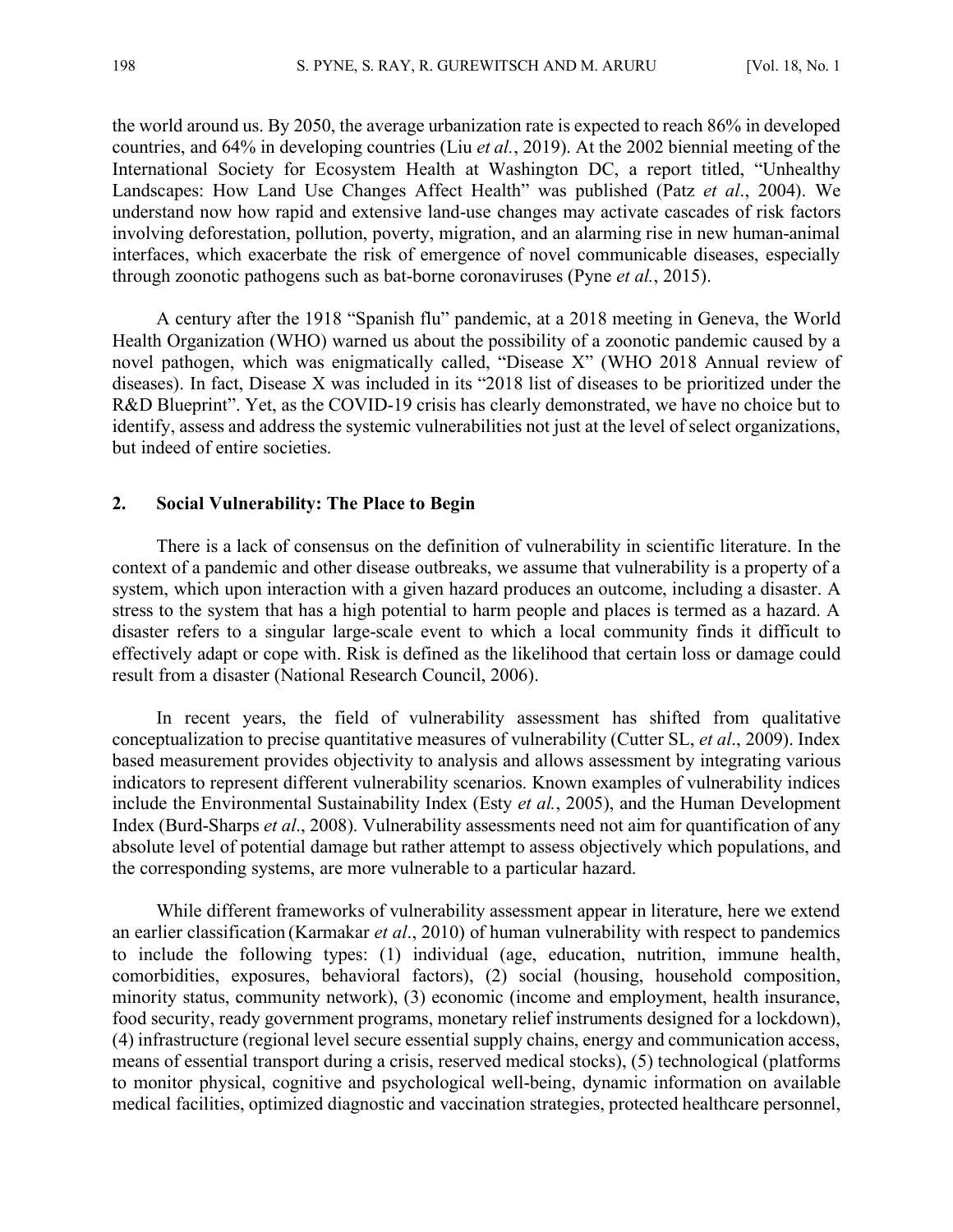interactive apps and round-the-clock helplines, real-time data collection and visualization, digital connectivity), and (6) administrative (see below). The above list is, of course, not exhaustive.

In the context of a pandemic, useful administrative modes of action may consist of an assiduously data-driven apolitical style of leadership, dynamic and flexible decision-making, mandatory daily clear and accurate media updates on unfolding situations, active ongoing surveillance on the ground for both stationary and mobile populations, meticulous contact tracing with ethical protocols, recognizing sensitivity to key local needs, using empathy as a core criterion when dealing with minorities and vulnerable groups, taking swift steps to mitigate rumors and misinformation, meaningful engagement of communities to obtain regular feedback and respond accordingly and accountably, enact schemes of local and limited economic activity as equitably and cautiously as possible, and coordinate across a well-practiced disaster management plan.

To aid planning, comprehensive social vulnerability maps have been developed in many countries in North America and Europe, and also China. Recent studies have produced vulnerability indices for health risk (NITI Aayog, 2019) and hydro-climatic risk in India (Vittal H, *et al*, 2020). However, to the best of our knowledge, India lacks a comprehensive health risk atlas based on district-wise vulnerability indices that can lay out the key socioeconomic and environmental determinants of community-specific health. The recently published Vulnerability Atlas of India, Third Edition, 2019 includes hazard scenarios for natural disasters, should also be extended to address future epidemics or pandemics (Vulnerability Atlas of India, 2019). Such lacuna could undermine the capacity of an administration to confront a sudden pandemic situation as it might render any breakdown of its systemic responses unpredictable, and thus, result in confounding of priorities.

On quantitative assessment of vulnerability, we take the example of Social Vulnerability Index (SVI) developed by the Geospatial Research, Analysis, and Services Program (GRASP) within the United States Centers for Disease Control and Prevention (CDC) to help flag areas where residents will be in greatest need of support and recovery assistance in the case of a disaster or extreme weather event (CDC's Social Vulnerability Index). SVI provides four categories of vulnerability: socioeconomic status, household composition and disability, minority status and language, and housing and transportation based on data from the 2012-2016 American Community Survey. These four SVI indices along with an overall SVI score are available for different geographical units (e.g., all U.S. counties) at a national scale (CDC's Social Vulnerability Index).

#### **3. Does Social Vulnerability Impact COVID-19 Fatality?**

Since the first reported case of COVID-19 in the U.S. in Washington State on January 31, 2020, there have been in the U.S. over 1.7 million cases as of May 27, 2020, when the number of related deaths crossed the mark of 100,000 (Coronavirus in the U.S., New York Times, 2020). In this study, we take a look at the early stages of the pandemic, from 29 February to 15 March, in the COVID-19 affected U.S. cities for possible association between their socioeconomic vulnerabilities and their case fatality ratio (CFR), which is given by the number of deaths by the disease divided by the number of confirmed cases of the same.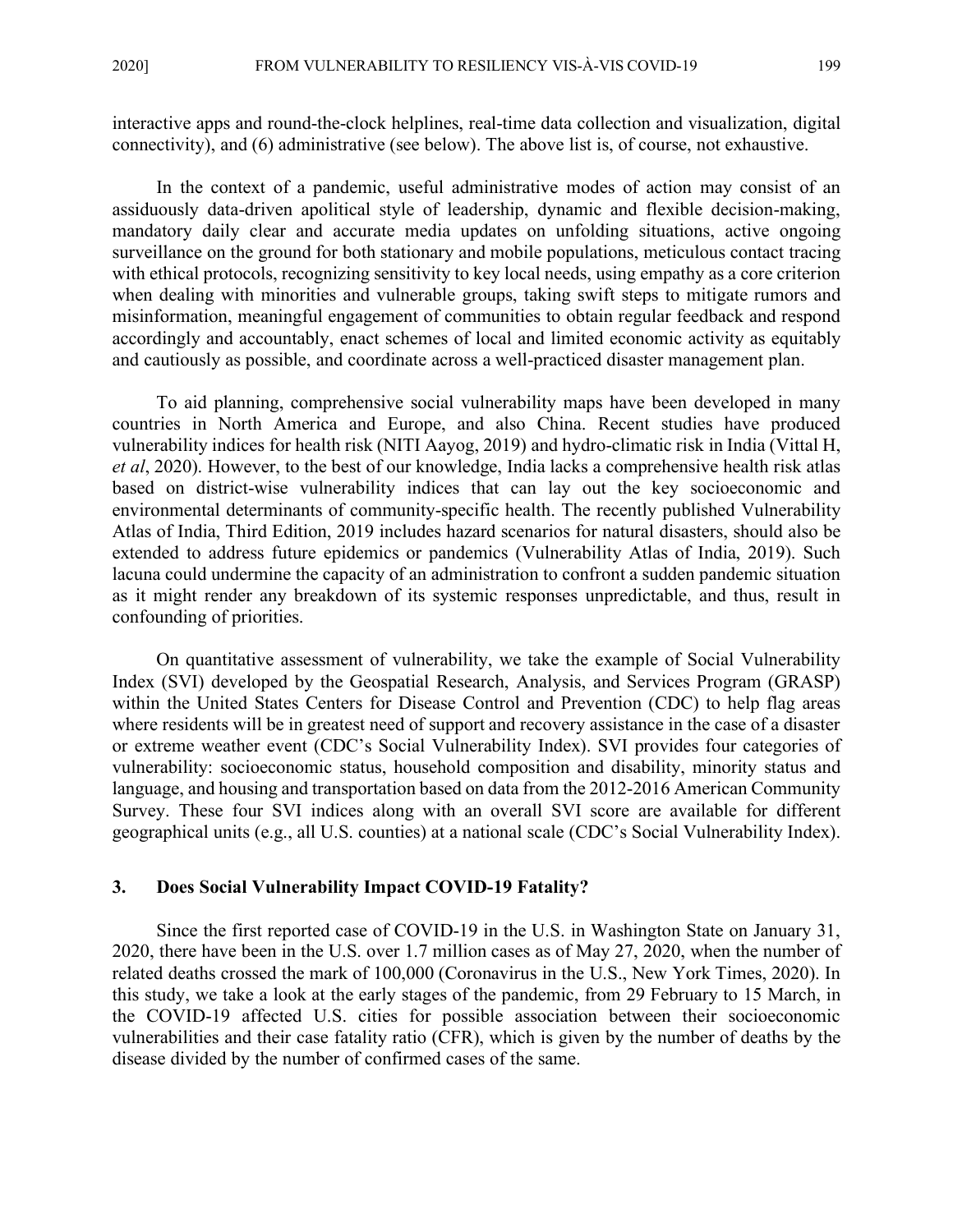It is generally agreed that CFR of COVID-19 has varied between 4.5% and 16% globally, with the U.S. experiencing an overall 6% CFR. However, some U.S. cities have experienced a disproportionate number of deaths compared to others. Since precise calculation of CFR can be made only after an outbreak is over, which is not yet the case, we computed a crude version of CFR as the ratio of the cumulative number of deaths to the cumulative number of cases at a given city on a given date. This dynamic CFR value over a time-period starting from 29 February up to 15 March 2020, for 110 U.S. cities that had at least 500 cases of COVID-19 by that end date, are shown as a heatmap in Figure 1 (Annexure).

To identify the different common temporal patterns of CFR in an unsupervised manner, we used agglomerative hierarchical clustering with linkage by Ward's distance. It revealed 4 clusters of cities having (1) early and prolonged, (2) intermediate, (3) mild, and (4) weak CFR profiles. The names of the cities in the clusters (1) through (4) are depicted in Figure 1 in brown, red, orange, and yellow, respectively. Given the generally weak profiles in cluster 4, we exclude it from further analysis.

CFR is probably better suited than either absolute mortality figures or the COVID-19 specific mortality rate to provide insights into systemic deficiencies that may affect a community's response to the health and other challenges presented by the outbreak it faces. Upon grouping the cities according to the clustered CFR profiles, we compared the social vulnerability indices of these groups. We used SVI for Socioeconomic Status (SES), SVI for households, and overall SVI as computed by the U.S. CDC. Further, we also included some basic social and economic indicators from the latest U.S. Census Bureau data such as the percentages of black population (considered a minority group) and poor population of a city, and its Gini index as a known measure of overall wealth inequality. Figure 2 (Annexure) shows the boxplots for each of these indicators for the cities belonging to clusters 1 (brown), 2 (red) and 3 (orange).

We note that the 3 clusters, as well as their respective medians, differ significantly for each of these variables as per Kruskal-Wallis 3-group test (*p*-value < 0.1). Notably, cluster 1 with its early and prolonged CFR profile has higher median social vulnerability values compared to the other two clusters, on each of the stated indicators. While we want to avoid making any ecological fallacy in drawing inferences about individual disease outcomes based on city level socioeconomic conditions, it is nonetheless difficult to ignore the common pattern – of higher median vulnerability in cluster 1 – across the various indicators shown in Figure 2.

It is possible that pre-existing or chronic socioeconomic vulnerabilities could directly or indirectly contribute to the increased health risk in many of these cities when faced with the additional burden of a sudden and severe pandemic. The underlying pathways starting from one's exposure to death are often diverse, e.g., many of the young black casualties had little choice but to go out to work on jobs that could not be done remotely from the safety of home. According to the U.S. Bureau of Labor Statistics 2017-2018 report on job flexibilities, while more than 60% of the top quarter of salaried employees could work from home, that figure is less than 10% of those in the bottom quarter (Economic News Release, 2019). Intense research to shed light on this complex topic will no doubt be conducted over the coming years.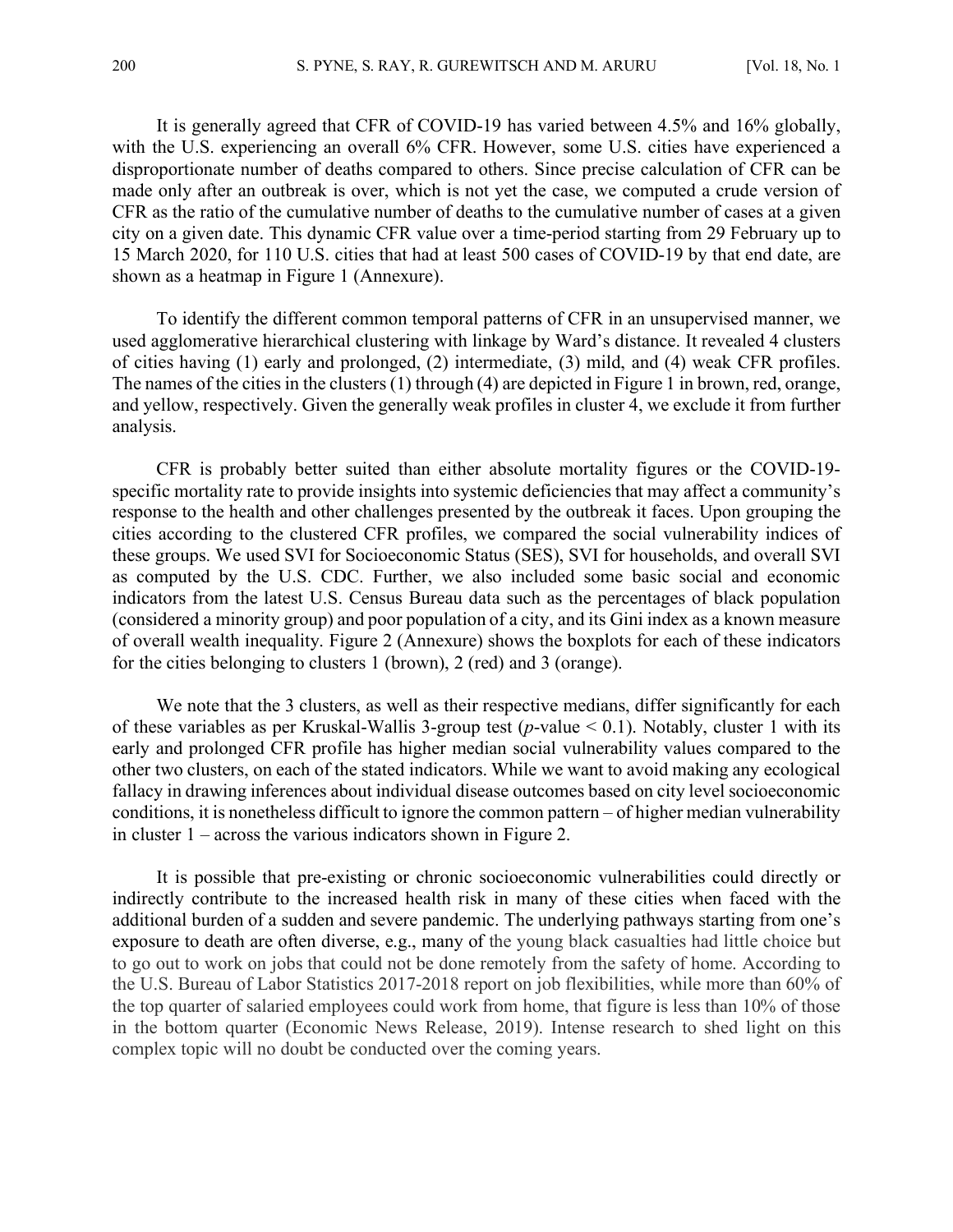2020] FROM VULNERABILITY TO RESILIENCY VIS-À-VIS COVID-19 201

#### **4. Developing Community Resiliency to Pandemics**

Post-pandemic return to normalcy is fraught with uncertainty over the ability of different communities to recover with varying degrees of resilience. Above, we discussed social vulnerability in the context of populations to determine who would be more impacted by a pandemic than others. Resiliency is a term related to vulnerability. While vulnerability focuses more on chronic stressors such as existing exposures and sensitivities, resiliency, by contrast, is a dynamic property of a population that involves transformative concepts such as learning, critical reflection, adaptation, and reorganization (Cimellaro *et al*., 2016). Rather than assessing the state of a system prior to a disaster, action-oriented questions such as how long it would take to respond, organize, incorporate the lessons learned, and resume normal activities, are asked to assess resiliency of a community.

To illustrate how to approach a community resilience planning process, we could take the example of the U.S. National Institute of Standards and Technology (NIST) Community Resilience Planning Guide (NIST Special Publication, 2016). It defines resilience as "the ability of a community to prepare for anticipated hazards, adapt to changing conditions, withstand, and recover rapidly from disruptions". Often, such ability relies on key components such as infrastructure, utilities, administration, and governance – each of which requires significant time and resources to re-build. Towards this, the NIST guide offers a template of community resilience measurement framework based on estimates of expected recovery times, especially for different communities and infrastructure sectors, which could now be adapted for pandemic resiliency. The expression of resiliency in terms of recovery of system functionality over time following disruption by a disaster event can be seen in the concept diagram [Figure 3 (Annexure)] adapted from NIST Community Resilience Planning Guide, 2016.

Community resiliency planning for a pandemic would require a population to adapt to the post-pandemic realities on the ground, allow backup measures and redundancies in the system, even at the cost of some efficiency, to halt cascades of avoidable losses and despair, restore supply chains for food and energy security, include built-in safety nets such as insurance plans, easy access to loans, medical reserves to limit avoidable losses of life and livelihood, activating new projects to generate economic vitality, resist various sources of rumors and misinformation, and support socializing activities as well as a variety of community-specific and locally relevant constructive measures.

While the technical experts and policy makers may want to develop such resiliency measures by proposing interventions, it is, however, challenging to conduct real-life testing and benchmarking of their impact, particularly among high-density urban populations. In this regard, agent-based modeling (ABM) offers a promising solution based on a computational simulation approach. (Willensky and Rand, 2015) ABM is modeled as a collection of autonomous, decisionmaking, and interacting entities called agents. An agent could represent an individual, an organization or, for that matter, any entity that can follow certain rules of behavior, and thus, interact with other agents and also the environment. As a result, we can observe macroscopic systemic behaviors – resulting from a large number of micro-level interactions among the agents – as bottom-up "emergent" properties. In an ABM, the stochastic behavior of each agent introduces a certain degree of randomness, which is compensated by conducting a large number of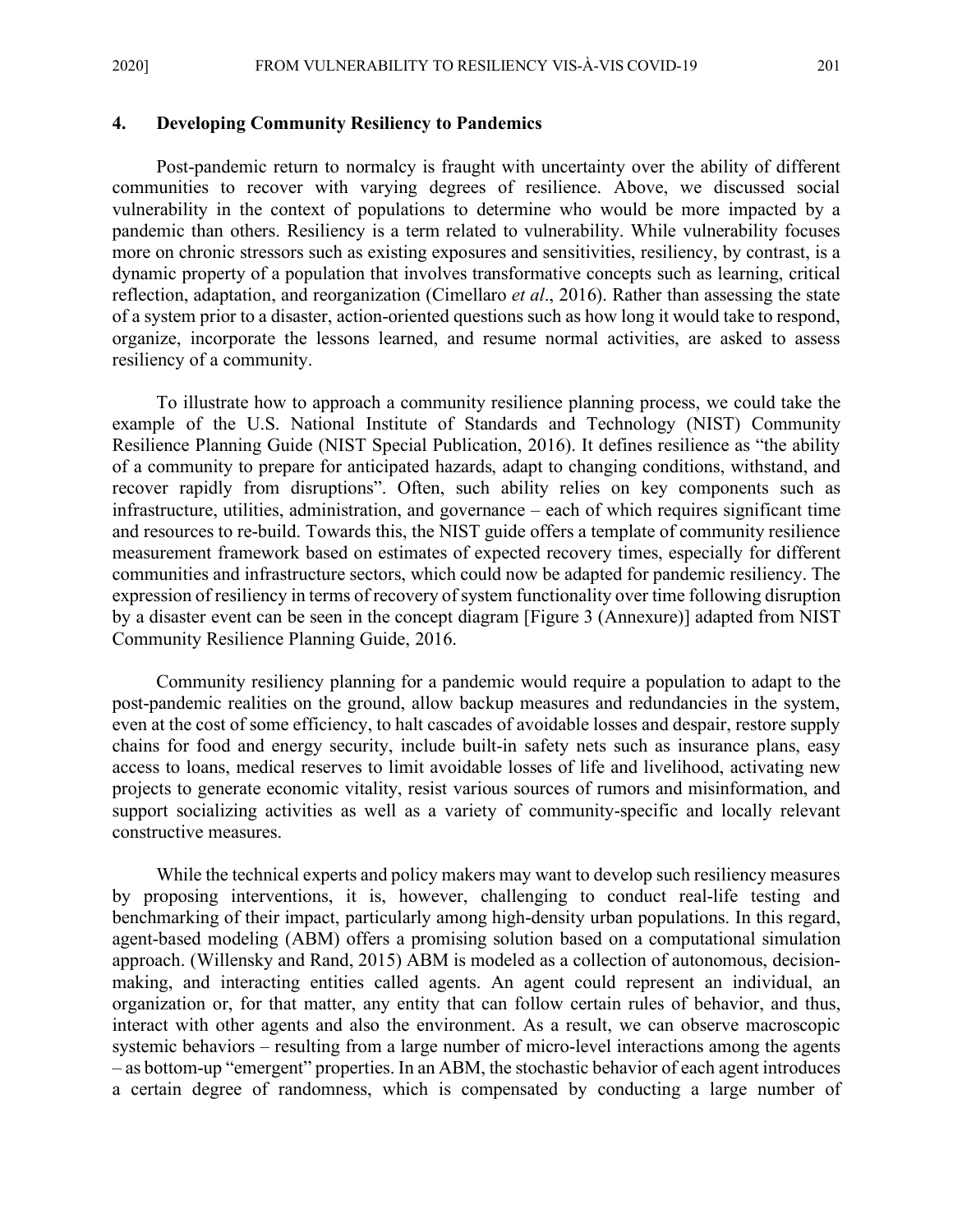simulations and aggregating the system responses at the end. By altering an input intervention for a fixed population that is subject to a fixed environment and disease conditions, and running over a given time-period, ABM can help in evaluating the impacts of different interventions.

Despite its ability to allow uncertainty in the model, the micro-level design of an ABM makes it difficult to include in model specification the large degree of detail required to accurately reproduce real-world phenomena. However, an investigation of underlying principles and basic mechanisms is still quite possible, and indeed, most valuable (Brudermann *et al*., 2016). For example, measles outbreaks were modeled with FRED, an ABM platform, under different rates of vaccine coverage vis-à-vis anti-vaccination stigma among selected communities (Sinclair *et al.*, 2019). An ABM was combined with the application of optimal control theories in order to assess resilience of complex systems during extreme events (Cimellaro *et al.*, 2016). A post-epidemic (Ebola) society was modeled with ABM to show how the original structure of the social network, severity of the disaster, and individual beliefs may affect the resilience of the community (Michel S, et al 2015). The emBRACE project used interdisciplinary, socially inclusive, and collaborative methods to develop an ABM based resiliency framework for Europe (Deeming *et al.*, 2019). Another ABM study observed that relationship among the individuals of a community is so vital that a community with less population and more empathy may be more resilient to a disaster than one with more population and less empathy (Valinejad *et al.*, 2020).

Land use and land cover change often exhibit specific community dynamics, which have been modeled by several ABMs. (Guzy *et al.*, 2008; Robinson, *et al.* 2007; Schwarz *et al.*, 2012). This includes modeling of a cooperative approach to mitigate severe risk trade-offs resulting from increase in forest land at the cost of agricultural land (Guzy *et al.*, 2008). The scenario closely resembles real-life in which trade-offs are negotiated between competing risks. Cooperation setting and establishing common grounds demonstrated better outcomes in the model. Such strategies need to be modeled to compare the faced risks and benefits during pandemics to determine policies that ultimately build resilience among the affected communities.

Finally, we arrive at the problem of how to calibrate a model with community-specific characteristics. This is important as conditions prior to a disaster determine the degree of damage and lost functionality, which, in turn, impact resiliency of a community to withstand and recover. Therefore, when assessing resiliency, an ABM should be calibrated with pre-disaster conditions with community-specific real or estimated data and vulnerability indicators. For instance, a model for earthquake evacuation of pedestrians was based on the behavioral rules of the agents derived from real earthquake evacuations (Bernardini *et al.*, 2014).Since local level estimates are not often available, small-area estimates may be used to quantify community-specific health outcomes (Das *et al.*, 2019; Kong *et al.*, 2020). For instance, such estimates for 500 U.S. cities were computed using 27 chronic health and behavioral risk factors (COVID-19 Pandemic Vulnerability Index, NIEHS of NIH). In India, data from national scale surveys such as the National Family Health Survey, Annual Health Survey, Comprehensive National Nutrition Survey, etc., (Dandona *et al.*, 2016) may be harnessed to compute suitable small area estimates for calibrating reliable models of community resiliency.

We believe that the full potential of ABMs for modeling resiliency to disasters is yet to be realized. ABMs could be used for modeling complex administrative cascades, including obstacles,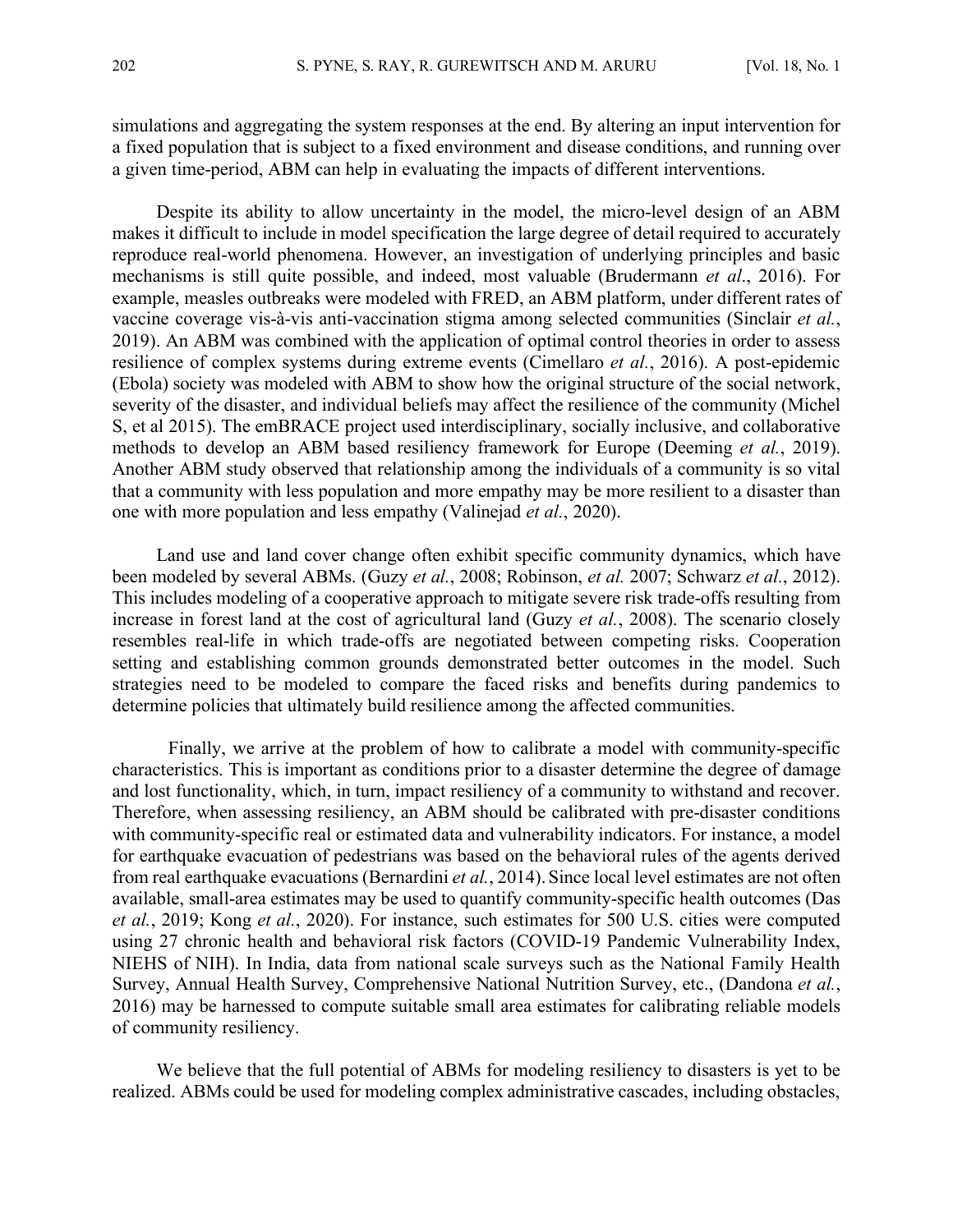trade-offs, dogmas, etc. Human emotions such as stigma or empathy can provide us key insights in testing of resilience. Examples of different ABM models were demonstrated in India at 2016 and 2018 'Health Analytics and Disease Modeling' workshops conducted by Health Analytics Network, and the Public Health Dynamics Laboratory of University of Pittsburgh (International Symposium on Health Analytics & Disease Modeling, 2016, 2018; Raghav and Verma, 2018).

#### **5. The Post-Pandemic Way Forward for India**

Incidentally, when a super cyclone named Amphan hit parts of the eastern coast of India and Bangladesh on 20 May 2020, right in the midst of the pandemic, despite the significant damage to local infrastructure, a relatively small number of human lives were lost thanks to administrative preparedness and efficient action (Cyclone Amphan bears down on India and Bangladesh – New York Times, 2020) that had to balance the competing risks of mass evacuation against the ongoing lockdown. With climate change and various recurring and seasonal disasters, new multi-hazard indices may prove to be useful for assessing possible vulnerability to the emerging reality of multiple concurrent disasters of different types (Locusts, COVID-19, Flooding pose "Triple Threat" in Africa – New York Times, 2020).

As a model of a system that could be designed to perform like "well-oiled machinery" during a massive disaster, let us take the example of the 2004 tsunami in the Indian Ocean. WHO observed that despite the magnitude of the disaster that killed around 18,000 people in India, there was no significant disease outbreak. We can give credit for this to the state of Tamil Nadu (TN), which has, since 1922, legislated for an independent Directorate of Public Health with an administrative authority board and its own budget. Unlike other Indian states, TN keeps the delivery of public health and medical services distinct (Gupta *et al*., 2010). Importantly, it maintains a dedicated cadre of professionals who are trained in different public health activities, allowing TN to conduct annual "anticipatory planning" to prepare for recurring disasters such as floods, endemic diseases, and other public health emergencies(Krishnan and Patnaik, 2020). Thus, even if badly affected by the pandemic, TN is likely to rebound with its resilient system.

Indeed, the central importance of the human component in the design of any critical system, however technologically enhanced, cannot be over-emphasized, especially if such a system is expected to have its "ear on the ground". The Global Public Health Intelligence Network (GPHIN), developed by Health Canada in collaboration with WHO, is a secure Internet-based multilingual early-warning digital tool that continuously searches global media sources to identify information about disease outbreaks and other events of potential international public health concern. Interestingly, more than 60% of the initial outbreak reports in GPHIN come from unofficial informal sources, including non-electronic media, which are then verified by human experts (WHO Epidemic Intelligence).

We conclude with mentioning the "Sendai Framework for Disaster Risk Reduction 2015- 2030" (Sendai Framework for Disaster Reduction, 2015), which was adopted at the Third UN World Conference in Sendai, Japan, on 18 March 2015, and is supported by the United Nations Office for Disaster Risk Reduction. This framework aims to reduce disaster risk and losses over the next 15 years based on its 4 priorities: (1) understanding disaster risk, (2) strengthening disaster risk governance to manage disaster risk, (3) investing in disaster risk reduction for resilience, and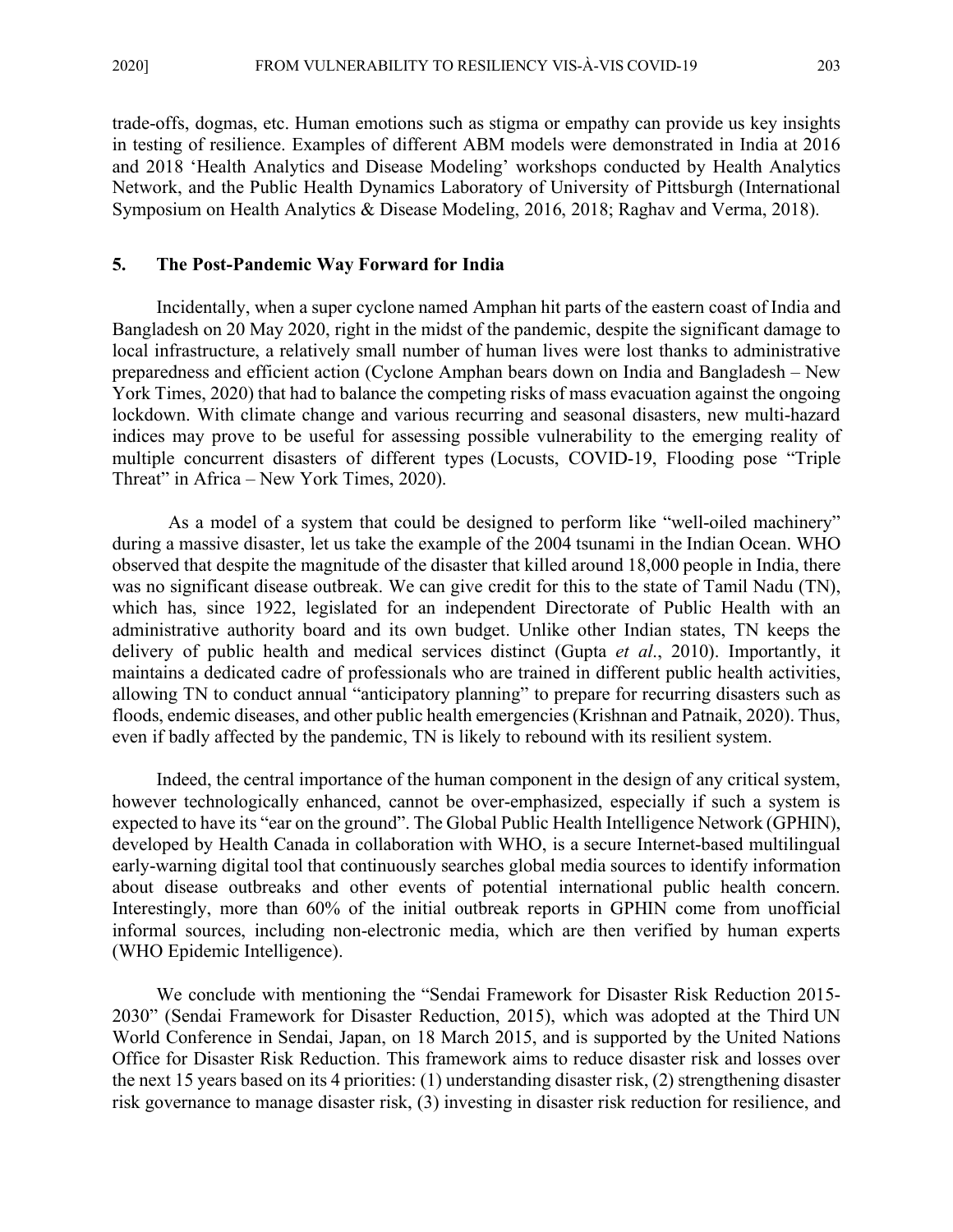(4) enhancing disaster preparedness for effective response and to "Build Back Better" in recovery, rehabilitation and reconstruction. However, in its current form, it does not explicitly address the disaster of a pandemic. In India, the National Health Mission publishes the Indian Public Health Standards that incorporate many disasters but also lack explicit planning for pandemics (Krishnan and Patnaik, 2018). Likewise, the National Disaster Management Authority formed in 2005 addresses most natural and human-made disasters except for pandemics (Krishnan and Patnaik, 2020). Clearly, this is a gap that India needs to fill in its national planning efforts in the wake of COVID-19 pandemic.

It is not commonly known that during the 1918 Spanish flu pandemic, more than half of all deaths worldwide took place in (then British) India – as many as  $17$  million deaths from the disease (Schoenbaum, 2001). The high risks of zoonotic and other emerging infectious disease outbreaks for this region is well understood (Jones *et al.*, 2008; Allen *et al.*, 2017). Yet, at the same time, India has the advantage of having many strong institutions including its civilian services, research labs, vibrant media, and well-knit communities. We believe that by adopting the formal structure and priorities (such as those of the Sendai framework) to fortify its systems, India can emerge as a global leader in setting response and recovery standards that are specific to pandemic disasters and cognizant of the strengths and vulnerabilities of its unique and diverse communities, and thus, become more resilient to the complex crises of the future.

#### **References**

- Allen, T., Murray, K. A., Zambrana-Torrelio C., Morse S. S., Rondinini, C., Di Marco, M., Breit, N., Olival, K. J., and Daszal, P. (2017). Global hotspots and correlates of emerging zoonotic diseases. *Naure Communications*, **8**(**1**), 1-10.
- Bernardini, G., D'Orazio, M., Quagliarini, E. and Spalazzi, L. (2014). An agent-based model for earthquake pedestrians' evacuation simulation in Urban scenarios. *Transportation Research Procedia*, **2**, 255-263.
- Brudermann, T., Hofer, C. and Yamagata, Y. (2016). Agent-based modelling A tool for urban resilience research? In Y. Yamagata and H. Maruyama (Eds.), *Urban Resilience, Advanced Sciences and Technologies for Security Applications*, 135-151, Springer, Switzerland (ISBN: 978-3-319-39810-5).
- Burd-Sharps, S., Lewis, K. and Martins, E. B. (2008). *The Measure of America : American Human Development Report*, *2008-2009.* Columbia University Press.
- CDC's Social Vulnerability Index. *Centers for Disease Control and Prevention*. https://svi.cdc.gov/.
- Cimellaro, G. P., Renschler, C., Reinhorn, A. M. and Arendt, L. (2016). *Urban Resilience for Emergency Response and Recovery. Fundamental Concepts and Applications*. Springer International Publishing, **41** (ISBN: 978-3-319-30656-8).
- Coronavirus cases in the U.S.: Latest map and Case Count. (2020). *The New York Times*. https://www.nytimes.com/interactive/2020/us/coronavirus-us-cases.html
- COVID-19 Pandemic Vulnerability Index. *National Institute of Environmental Health Sciences.* National Institutes of Health. https://covid19pvi.niehs.nih.gov/
- Cutter, S. L., Emrich, C. T., Webb, J. J. and Morath, D. (2009). Vulnerability to Climate Variability Hazards: A Review of the Literature. *Final Report to Oxfam America.*1-44.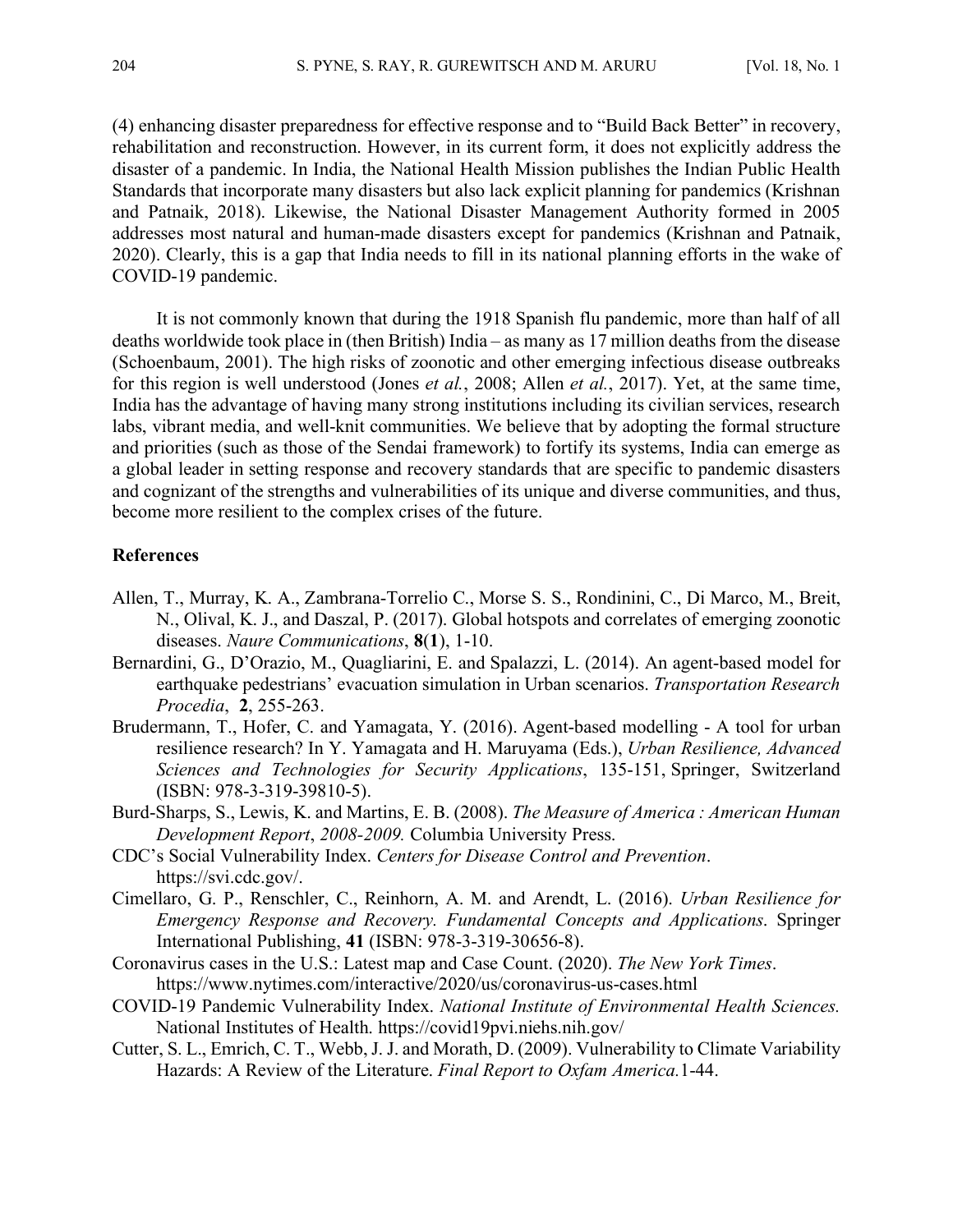- Cyclone Amphan Bears Down on India and Bangladesh. (2020). *The New York Times*. https://www.nytimes.com/2020/05/19/world/asia/cyclone-amphan-bangladesh-india.html.
- Dandona,. R, Pandey, A. and Dandona, L. (2016). A review of national health surveys in India. *Bulletin of the World Health Organization*, **94**, 286-296A.
- Das, S., Chandra, H. and Saha, U. R. (2019). District level estimates and mapping of prevalence of diarrhoea among under-five children in Bangladesh by combining survey and census data. *PLoS One*, **14**(**2**), 1-19.
- Deeming, H., Fordham, M., Kuhlicke, C., Pedoth, L. and Schneiderbauer, S. C. (2019). *Framing Community Disaster Resilience.* John Wiley & Sons (ISBN: 9781119165996).
- Economics News Release.(2019). *Job Flexibilities and Work Schedules Summary.* U.S. Bureau of Labor Statistics. http://bls.gov/news.release/flex2.nr0.htm
- Esty, D., Levy, M., Srebotnjak, T. and de Sherbinin A. (2005). Environmental sustainability index: benchmarking national environmental stewardship. *Yale Center for Environmental Law and Policy*. http://sedac.ciesin.columbia.edu/es/esi/ESI2005\_Main\_Report.pdf.
- Gupta, M. D., Desikachari, B. R., Shukla, R., Somanathan, T. V., Padmanaban, P. and Datta, K. K. (2010). How might India's public health systems be strengthened? Lessons from Tamil Nadu. *Economic and Political Weekly*, **45**(**10**), 46-60.
- Guzy, M. R., Smith, C. L., Bolte, J. P., Hulse, D. W. and Gregory, S. V. (2008). Policy research using agent-based modeling to assess future impacts of urban expansion into farmlands and forests. *Ecology and Society*, **13**(3), 37.
- International Symposium on Health Analytics & Disease Modeling 2016. http://healthanalytics.net/HADM2016/.
- International Symposium on Health Analytics & Disease Modeling 2018. http://healthanalytics.net/HADM2018/
- Jones, K. E., Patel, N.G., Levy, M. A., et al. (2008). Global trends in emerging infectious diseases. *Nature*, **451**(**7181**), 990-993.
- Karmakar, S., Simonovic, S. P., Peck, A. and Black, J. (2010). An Information System for Risk-Vulnerability Assessment to Flood. *Journal of Geographic Information System*. **02**(**03**),129- 146.
- Kong, A.Y. and Zhang, X. (2020). The Use of Small Area Estimates in Place-Based Health Research. *American Journal of Public Health*. **110**(**6**), 829-832.
- Krishnan, S. and Patnaik, I. (2018). *Health and Disaster Risk Management in India.* NIPFP Working Paper Series. https://www.nipfp.org.in/publications/working-papers/1836/
- Krishnan, S. and Patnaik, I. (2020). *Health and Disaster Risk Management in India.* In: Ardalan A, Ordun CY, Riley JM. *Public Health and Disasters*. Springer Singapore.
- Liu, Y., Li, L., Chen, L., et al. (2019). Urban growth simulation in different scenarios using the SLEUTH model: A case study of Hefei, East China. *PLoS One*. **14**(**11**), e0224998.
- Locusts, COVID-19, Flooding Pose "Triple Threat" in Africa. (2020). *The New York Times*. https://www.nytimes.com/aponline/2020/05/21/world/africa/ap-af-africa-locustoutbreak.html.
- Michel, S. and Megerdoomian, K. (2015). Modeling Community Resilience for a Post-Epidemic Society Modeling Community Resilience for a Post-Epidemic Society. In: *Computational Social Science Society of the Americas*, Santa Fe, New Mexico. http://computationalsocialscience.org/wp-

content/uploads/2015/10/CSSSA\_2015\_submission\_37.pdf.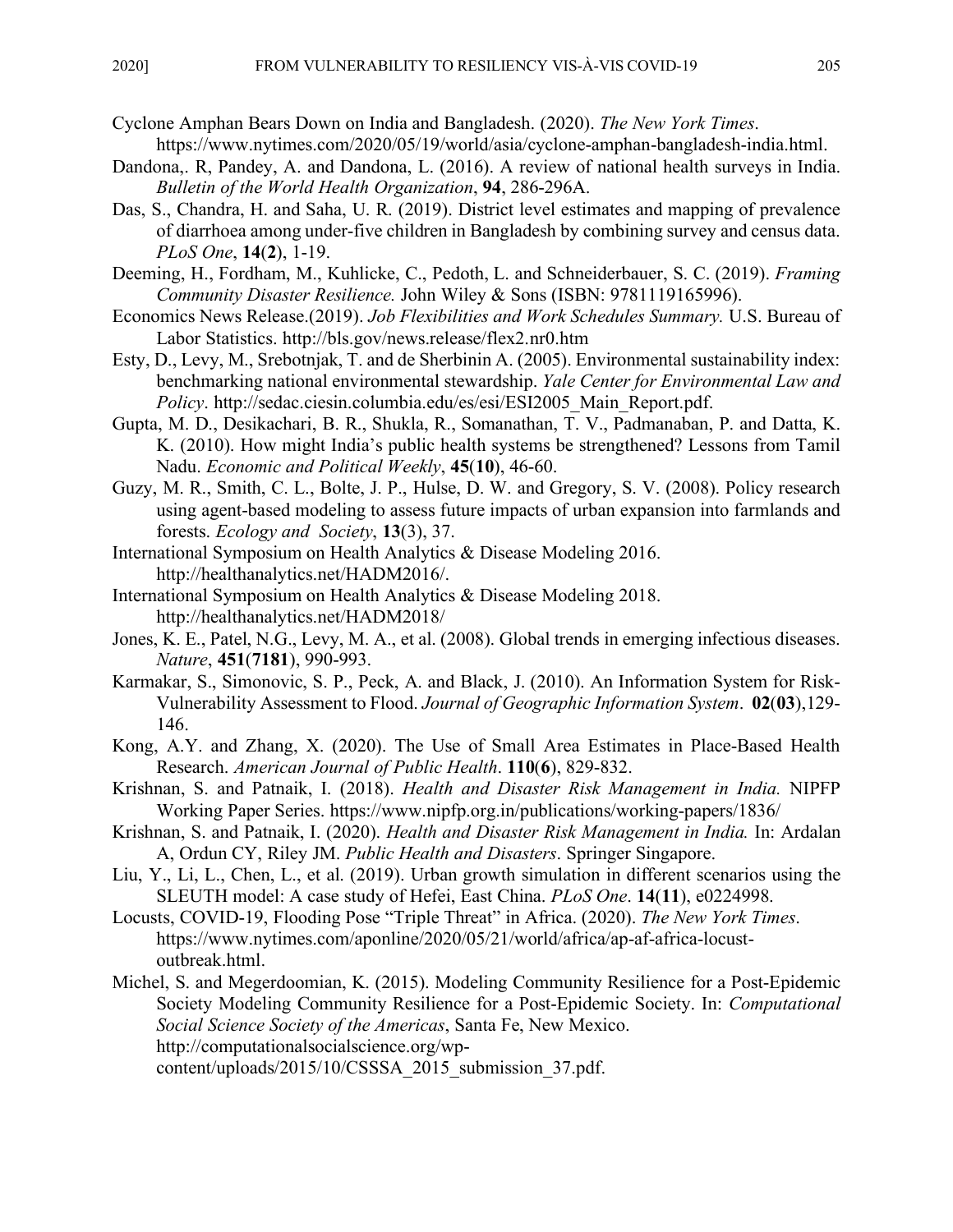- National Research Council. (2006). *Facing Hazards and Disasters: Understanding Human Dimensions.* The National Academies Press, Washington, DC.
- NIST (2016). Special Publication 1190: Community Resilience Planning Guide for Buildings and Infrastructure Systems, Volume II. *National Institute of Standards and Technology*. **II**:126. https://www.nist.gov/topics/community-resilience/planning-guide.
- NITI Aayog. (2020). *Healthy States, Progressive India: Report on the Ranks of States and Union Territories.*
- Patz, J. A., Daszak, P., Tabor, G. M, et al. (2004). Unhealthy Landscapes: Policy recommendations on land use change and infectious disease emergence. *Environmental Health Perspectives,* **1092**(**10**),1092-1098.
- Pyne, S., Lee, S. and McLachlan, G. (2015). Nature and Man: The Goal of Bio-security in the Course of Rapid and Inevitable Human Development. *Journal of Indian Society of Agricultural Statistics*, **69**(**2**), 117-125.
- Raghav, P, and Verma, C. (2018). International Symposium in New Delhi Addresses Emerging Challenges in Health Analytics and Disease Modeling. *Science Reporter*, June, pp 49-50.
- Robinson, D. T., Brown, D. G., Parker, D. C., et al. (2007). Comparison of empirical methods for building agent-based models in land use science. *Journal of Land Use Science*. **2**(1),31-55.
- Schoenbaum, S. C. (2001). The impact of pandemic influenza, with special reference to 1918. *International Congress Series*. **1219** (**C**), 43-51.
- Schwarz, N., Kahlenberg, D., Haase, D. and Seppelt, R. (2012). ABMland A tool for agent-based model development on urban land use change. *Journal of Artifical Societies and Social Simulation*. **15**(**2**), 8.
- Sendai framework for disaster risk reduction 2015-2030. (2015). *Australian Journal of Emergency Management*. **30**(**3**), 9-10.
- Sinclair, D. R., Grefenstette, J. J., Krauland, M. G., et al. (2019). Forecasted zize of measles outbreaks associated with vaccination exemptions for school children. *JAMA Network Open*, **2**(**8**), e199768.
- Valinejad, J., Mili, L., Triantis, K., von Spakovsky, M. and van der Wal C. N. (2020). *Stochastic Multi-Agent-Based Model to Measure Community Resilience-Part 2: Simulation Results.* 1- 12. http://arxiv.org/abs/2004.05185.
- Vittal, H., Karmakar, S., Ghosh, S. and Murtugudde, R. (2020). A comprehensive India-wide social vulnerability analysis: Highlighting its influence on hydro-climatic risk. *Environmental Research Letters*, **15**(**1**),14005.
- Vulnerability Atlas of India. Third Edition, 2019.
	- https://bmtpc.org/topics.aspx?mid=56&Mid1=180
- WHO (2018). 2018 Annual review of diseases prioritized under the Research and Development Blueprint Informal consultation. *World Health Organization.* http://www.who.int/csr/research-anddevelopment/documents/prioritizing\_diseases\_progress/en/.
- WHO Epidemic intelligence systematic event detection. *World Health Organization.*

https://www.who.int/csr/alertresponse/epidemicintelligence/en/.

Willensky, U. and Rand, W. (2015). *An Introduction to Agent-Based Modeling. Modeling Natural, Social, and Engineered Complex Systems with NetLogo*. (ISBN: 9780262731898).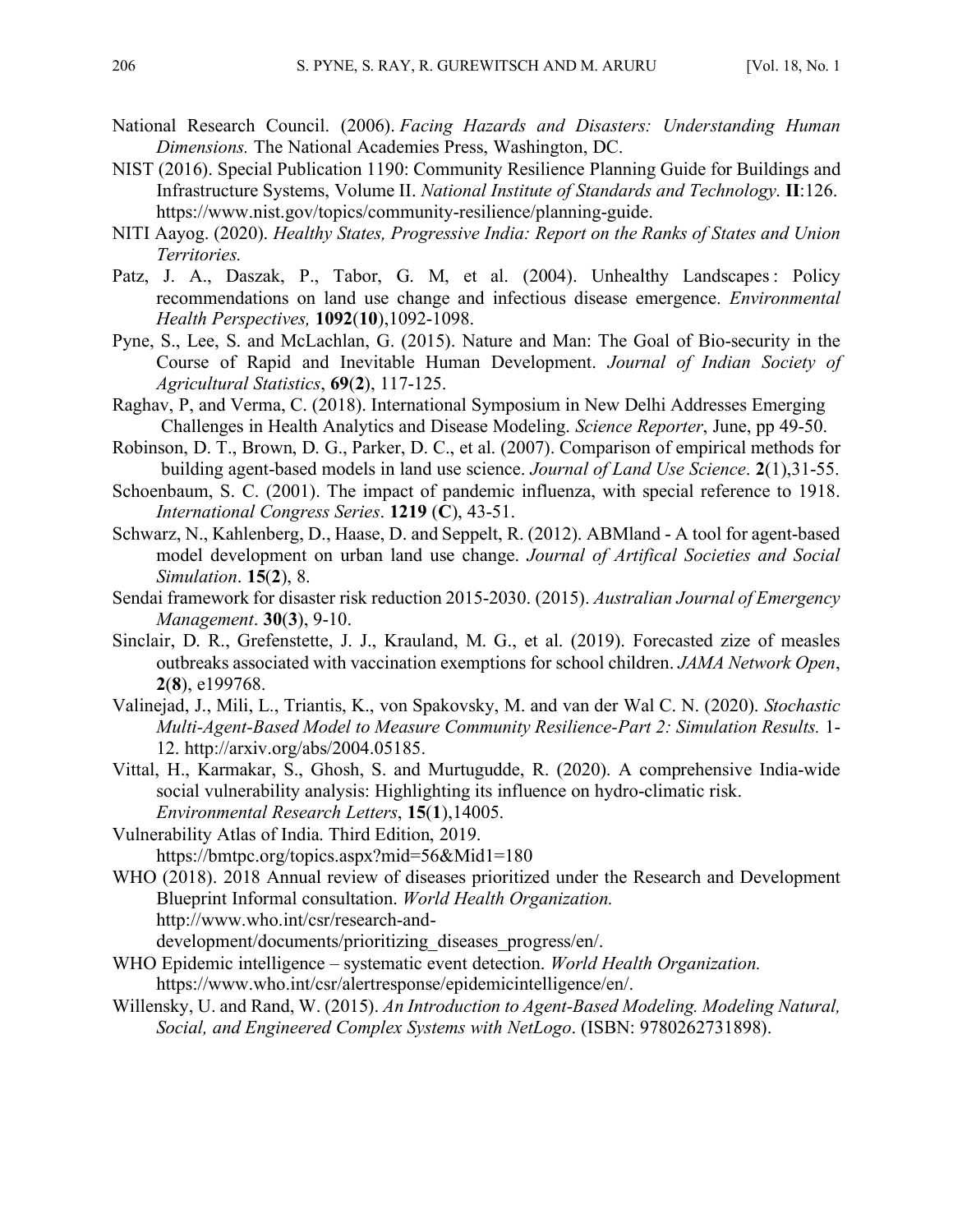



**Figure 1: Clusters of COVID-19 affected U.S. cities.** Unsupervised hierarchical clustering of dynamic CFR time series, shown in heatmap, of 110 U.S. cities (*x*-axis) revealed 4 clusters of cities, as named in 4 different colors. The dashed lines mark 15-day intervals over the time-period (*y*-axis) of February 29 to April 15, 2020. On top is a dendrogram showing the linkage among the clusters based on Ward's distance.